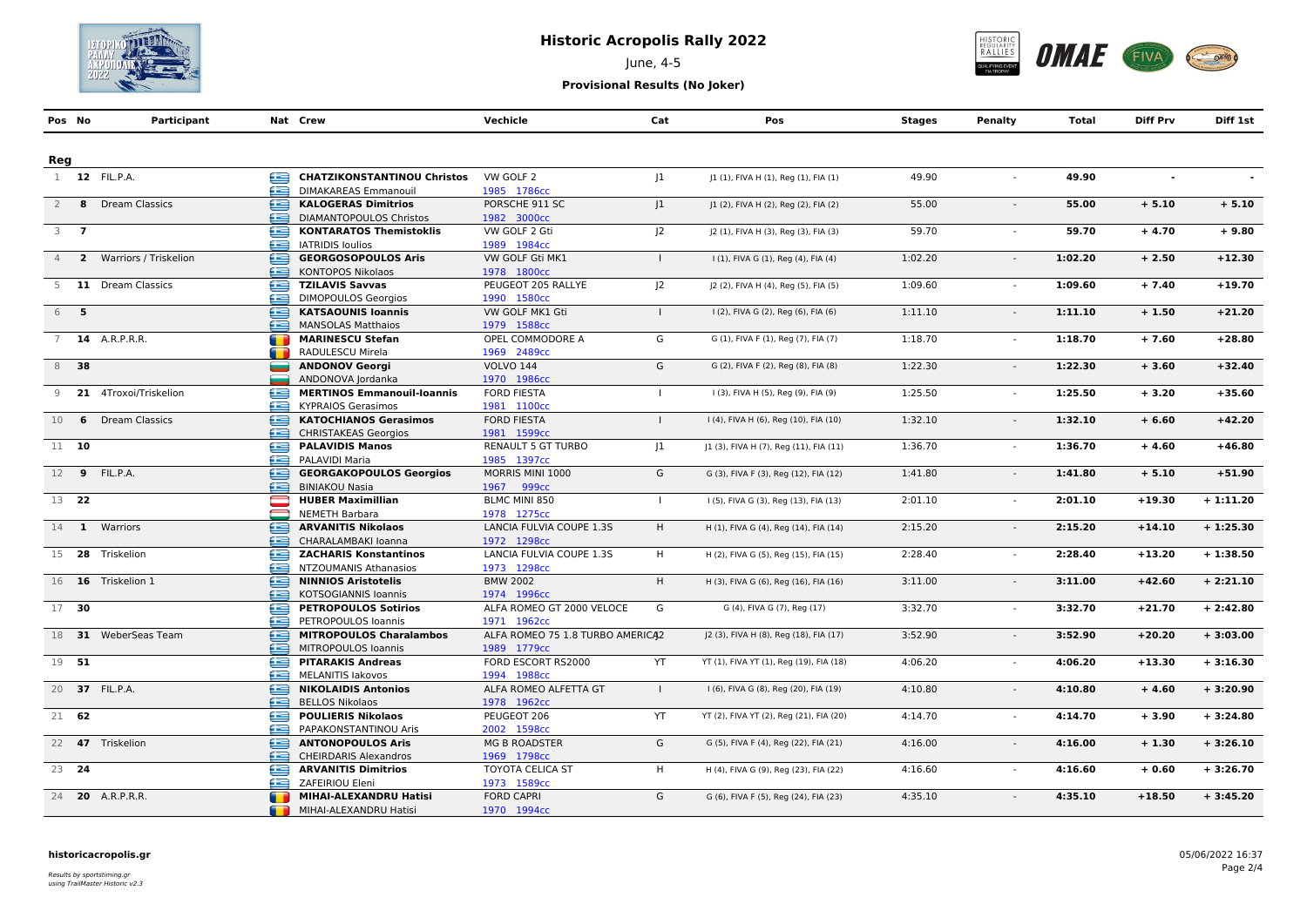

# **Historic Acropolis Rally 2022**

June, 4-5



## **Provisional Results (No Joker)**

| Pos No |       | Participant                    |        | Nat Crew                                            | Vechicle                           | Cat          | Pos                                                   | <b>Stages</b> | Penalty        | Total    | <b>Diff Prv</b> | Diff 1st    |
|--------|-------|--------------------------------|--------|-----------------------------------------------------|------------------------------------|--------------|-------------------------------------------------------|---------------|----------------|----------|-----------------|-------------|
|        |       | 25 3 Warriors / Triskelion     | œ      | <b>DOUROS Anastasios</b>                            | SUZUKI SWIFT GT                    | $ 2\rangle$  | J2 (4), FIVA H (9), Reg (25), FIA (24)                | 5:43.90       |                | 5:43.90  | $+1:08.80$      | $+4:54.00$  |
|        |       |                                | æ      | <b>BOZIONELOS Georgios</b>                          | 1990 1300cc                        |              |                                                       |               |                |          |                 |             |
| 26 25  |       |                                |        | <b>MOSCICKI Artur</b>                               | NISSAN DATSUN 180B                 | $\mathbf{I}$ | I (7), FIVA G (10), Reg (26), FIA (25)                | 7:32.80       | $\blacksquare$ | 7:32.80  | $+1:48.90$      | $+6:42.90$  |
|        |       | 27 <b>40</b> ARSOE             |        | <b>IUSZCZYK Mariusz</b><br><b>NTOULIAS Leonidas</b> | 1978 1595cc                        | G            |                                                       | 8:17.70       |                | 8:17.70  | $+44.90$        | $+7:27.80$  |
|        |       |                                | œ<br>æ | <b>NTOULIAS Michail</b>                             | TOYOTA COROLLA KE20<br>1970 1166cc |              | G (7), FIVA F (6), Reg (27), FIA (26)                 |               |                |          |                 |             |
|        |       | 28 33 FIL.P.A.                 | ≘      | <b>PAPADAKIS Ilias</b>                              | PORSCHE 911 T TARGA                | G            |                                                       | 8:36.80       | $\blacksquare$ | 8:36.80  | $+19.10$        | $+7:46.90$  |
|        |       |                                | æ      | PAPADAKI Virginia                                   | 1971 2195cc                        |              | G (8), FIVA G (11), Reg (28), FIA (27)                |               |                |          |                 |             |
|        | 29 29 |                                | G D    | <b>ROGERS Neil</b>                                  | <b>LANCIA APPIA S3</b>             | E            | E (1), FIVA F (7), Reg (29), FIA (28)                 | 9:17.80       |                | 9:17.80  | $+41.00$        | $+8:27.90$  |
|        |       |                                | Æ      | Giorgos Dagres                                      | 1961 1091cc                        |              |                                                       |               |                |          |                 |             |
|        |       | 30 61 Benos bros               | ⋐      | <b>BENOS Aggelos</b>                                | ALFA ROMEO SPIDER S4               | YT           | YT (3), FIVA I (1), Reg (30), FIA (29)                | 9:48.30       | $\sim$         | 9:48.30  | $+30.50$        | $+8:58.40$  |
|        |       |                                | œ      | <b>BENOS Panos</b>                                  | 1992 1962cc                        |              |                                                       |               |                |          |                 |             |
|        |       | 31 56 Triskelion               | œ      | <b>PSACHOS Dimitrios</b>                            | FIAT 128 RALLY                     | H            | H (5), FIVA G (12), Reg (31), FIA (30)                | 10:22.00      |                | 10:22.00 | $+33.70$        | $+9:32.10$  |
|        |       |                                | æ      | POLITIS Ioannis                                     | 1973 1301cc                        |              |                                                       |               |                |          |                 |             |
|        | 32 32 |                                |        | <b>SARRIS Georgios</b>                              | PORSCHE 924                        | H            | H (6), FIVA G (13), Reg (32), FIA (31)                | 10:48.80      | $\blacksquare$ | 10:48.80 | $+26.80$        | $+9:58.90$  |
|        |       |                                | œ      | <b>GOURGOURAS Dionisios</b>                         | 1976 1984cc                        |              |                                                       |               |                |          |                 |             |
|        | 33 54 |                                | œ      | <b>CHATZICHRISTOU Anastasios</b>                    | NISSAN BLUEBIRD                    | $ 2\rangle$  | J2 (5), FIVA H (10), Reg (33), FIA (32)               | 11:01.50      | $\sim$         | 11:01.50 | $+12.70$        | $+10:11.60$ |
|        |       |                                | œ      | THEOPHANOPOULOS Dimitrios                           | 1990 1598cc                        |              |                                                       |               |                |          |                 |             |
| 34 35  |       |                                | e      | <b>TZAVARAS Georgios</b>                            | BMW 1600-2                         | G            | G (9), FIVA F (8), Reg (34), FIA (33)                 | 12:54.40      | $\sim$         | 12:54.40 | $+1:52.90$      | $+12:04.50$ |
|        |       |                                | æ      | <b>BEKAS Konstantinos</b>                           | 1970 1575cc                        |              |                                                       |               |                |          |                 |             |
|        | 35 55 |                                | ⊜      | <b>SAKELARIADIS Georgios</b>                        | TOYOTA COROLLA 1.6 Gti             | $ 2\rangle$  | J2 (6), FIVA H (11), Reg (35), FIA (34)               | 13:17.20      |                | 13:17.20 | $+22.80$        | $+12:27.30$ |
|        |       |                                | æ      | <b>GENERALIS Nikolaos</b>                           | 1989 1587cc                        |              |                                                       |               |                |          |                 |             |
| 36 57  |       |                                | ⊜      | <b>MORAITIS Nikolaos</b>                            | LADA BA3 2101                      | $\mathbf{I}$ | I (8), FIVA G (14), Reg (36), FIA (35)                | 13:23.30      | $\mathbf{r}$   | 13:23.30 | $+6.10$         | $+12:33.40$ |
|        |       |                                | æ      | CHATZIKONSTANTINOU Ioannis                          | 1979 1198cc                        |              |                                                       |               |                |          |                 |             |
|        |       | 37 19 Porsche club/UA Emirates | e      | <b>NOTARAS Polykarpos</b>                           | PORSCHE 924 TURBO                  | 1            | J1 (4), FIVA H (12), Reg (37), FIA (36)               | 15:47.80      |                | 15:47.80 | $+2:24.50$      | $+14:57.90$ |
|        |       |                                | œ      | CHRISTOPOULOS Petros                                | 1983 1984cc                        |              |                                                       |               |                |          |                 |             |
| 38 43  |       |                                | ≘      | <b>VLACHOS Christos</b>                             | ALFA ROMEO GIULIETTA 750 SPIDER E  |              | E (2), FIVA E (1), Reg (38), FIA (37)                 | 17:22.70      | $\sim$         | 17:22.70 | $+1:34.90$      | $+16:32.80$ |
|        |       |                                | æ      | PETROPOULOU Effrosyni                               | 1960 1290cc                        |              |                                                       |               |                |          |                 |             |
|        |       | 39 34 FIL.P.A.                 | œ      | <b>TSIMIS Dimitrios</b>                             | MERCEDES BENZ W113 / 230 SL        | G            | G (10), FIVA F (9), Reg (39), FIA (38)                | 19:26.60      | $\sim$         | 19:26.60 | $+2:03.90$      | $+18:36.70$ |
|        |       |                                | œ      | KASOUNI / TSIMI Theodora                            | 1966 2306сс                        |              |                                                       |               |                |          |                 |             |
|        |       | 40 46 Triskelion               | œ      | <b>BALANOU Elisavet</b>                             | VW 1500                            |              | G G (11), FIVA F (10), Reg (40), Ladies (1), FIA (39) | 19:48.00      |                | 19:48.00 | $+21.40$        | $+18:58.10$ |
|        |       |                                | œ      | PAPAIOANNOU AIKATERINI                              | 1969 1495cc                        |              |                                                       |               |                |          |                 |             |
|        | 41 17 |                                | e      | <b>TSIOGKAS Christos</b>                            | FORD ESCORT MK1 RS200              | G            | G (12), FIVA F (11), Reg (41), FIA (40)               | 20:19.20      |                | 20:19.20 | $+31.20$        | $+19:29.30$ |
|        |       |                                | æ      | KOLLIOPOULOS Sotirios                               | 1968 1998cc                        |              |                                                       |               |                |          |                 |             |
|        |       | 42 59 ALMA Aigiou              | ⊜      | <b>KARAMPELAS Ilias</b>                             | VW 1200                            | G            | G (13), FIVA F (12), Reg (42), FIA (41)               | 24:53.40      | $\sim$         | 24:53.40 | $+4:34.20$      | $+24:03.50$ |
|        |       |                                | æ      | <b>CHASIOTIS Fanis</b>                              | 1967 1192cc                        |              |                                                       |               |                |          |                 |             |
|        | 43 27 |                                | œ      | <b>TSEKERIS Alexandros</b>                          | BMW 1600-2                         | G            | G (14), FIVA F (13), Reg (43), FIA (42)               | 25:31.80      |                | 25:31.80 | $+38.40$        | $+24:41.90$ |
|        |       |                                | æ      | <b>AFENTAKIS Gerasimos</b>                          | 1969 1575cc                        |              |                                                       |               |                |          |                 |             |
|        |       | 44 41 ELIA                     | œ      | <b>PETROU Eleftherios</b>                           | ALFA ROMEO ALFETTA GT              | H.           | H (7), FIVA G (15), Reg (44), FIA (43)                | 26:38.60      | $\blacksquare$ | 26:38.60 | $+1:06.80$      | $+25:48.70$ |
|        |       |                                | æ      | <b>DIMAKOPOULOS Konstantinos</b>                    | 1976 1779cc                        |              |                                                       |               |                |          |                 |             |
|        | 45 58 |                                | £      | <b>KOSMAS Aristotelis</b>                           | MERCEDES BENZ 500 SEC              | 1            | J1 (5), FIVA H (13), Reg (45), FIA (44)               | 28:40.10      | $\blacksquare$ | 28:40.10 | $+2:01.50$      | $+27:50.20$ |
|        |       |                                | æ      | <b>KONTOS Stefanos</b>                              | 1984 4973cc                        |              |                                                       |               |                |          |                 |             |
|        |       | 46 39 SISA                     | £      | <b>PITARAKIS Georgios</b>                           | FORD ESCORT RS1600i                | 1            | J1 (6), FIVA H (14), Reg (46), FIA (45)               | 32:56.90      |                | 32:56.90 | $+4:16.80$      | $+32:07.00$ |
|        |       |                                | æ      | <b>MELANITIS Ilias</b>                              | 1985 1587cc                        |              |                                                       |               |                |          |                 |             |
|        | 47 53 |                                | œ      | <b>ANDRIOPOULOS Miltiadis</b>                       | TOYOTA COROLLA AE92                | $ 2\rangle$  | J2 (7), FIVA H (15), Reg (47), FIA (46)               | 36:28.20      |                | 36:28.20 | $+3:31.30$      | $+35:38.30$ |
|        |       |                                | æ      | DONTA Ismini-Niki                                   | 1989 1598cc                        |              |                                                       |               |                |          |                 |             |
|        | 48 26 |                                | ≘      | <b>PAPANDREOU Dimitrios</b>                         | BMW E21                            | H            | H (8), FIVA G (16), Reg (48), FIA (47)                | 39:17.70      | $\sim$         | 39:17.70 | $+2:49.50$      | $+38:27.80$ |
|        |       |                                | œ      | LOUVARIS Konstantinos                               | 1976 1575cc                        |              |                                                       |               |                |          |                 |             |
|        | 49 49 |                                | ≘      | <b>VYTOGIANNIS Georgios</b>                         | PORSCHE 911                        | $ 2\rangle$  | J2 (8), FIVA H (16), Reg (49), FIA (48)               | 40:03.30      |                | 40:03.30 | $+45.60$        | $+39:13.40$ |
|        |       |                                | æ      | <b>VYTOGIANNIS Nikolaos</b>                         | 1988 3125cc                        |              |                                                       |               |                |          |                 |             |